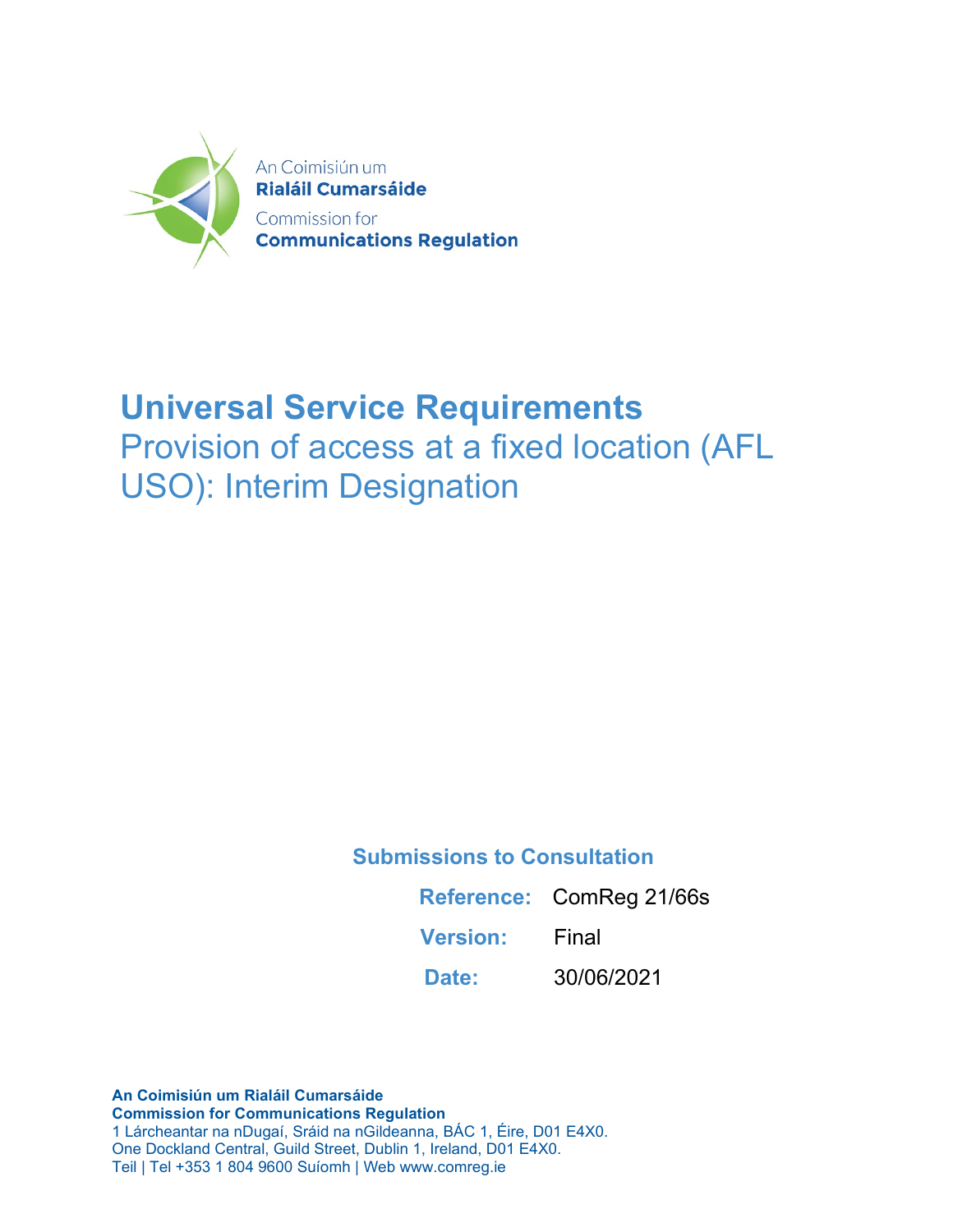### **Submissions Received from Respondents**

| Document No: | 21/66s       |
|--------------|--------------|
| Date:        | 30 June 2021 |

| Consultation:             | 21/66  |
|---------------------------|--------|
| Response to Consultation: | 21/66s |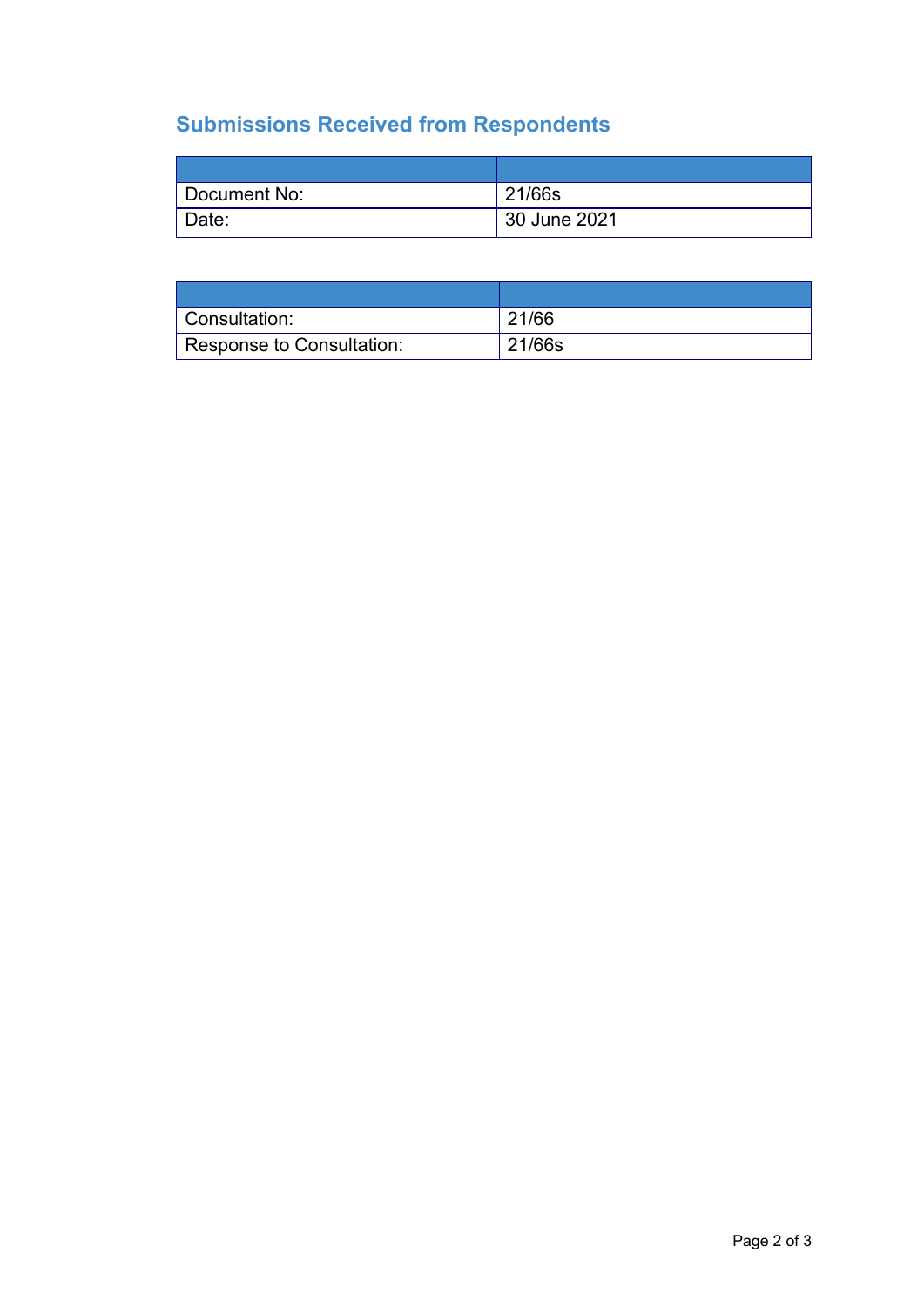# **Content**

**1. eir**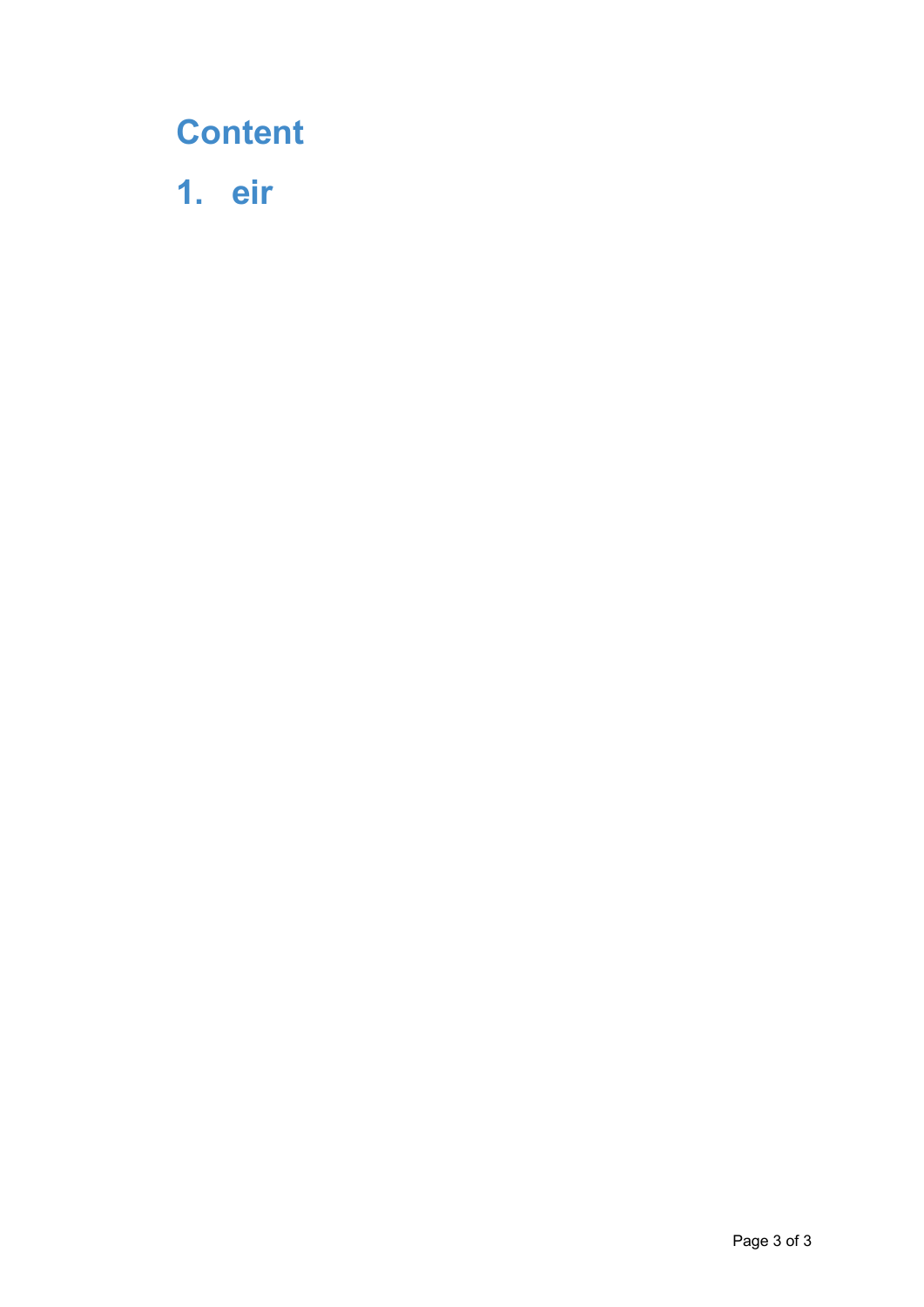**eir Response to ComReg Consultation:**

**Universal Service Requirements Provision of access at a fixed location (AFL USO): Interim designation**

**ComReg Document 21/66**



**29 June 2021**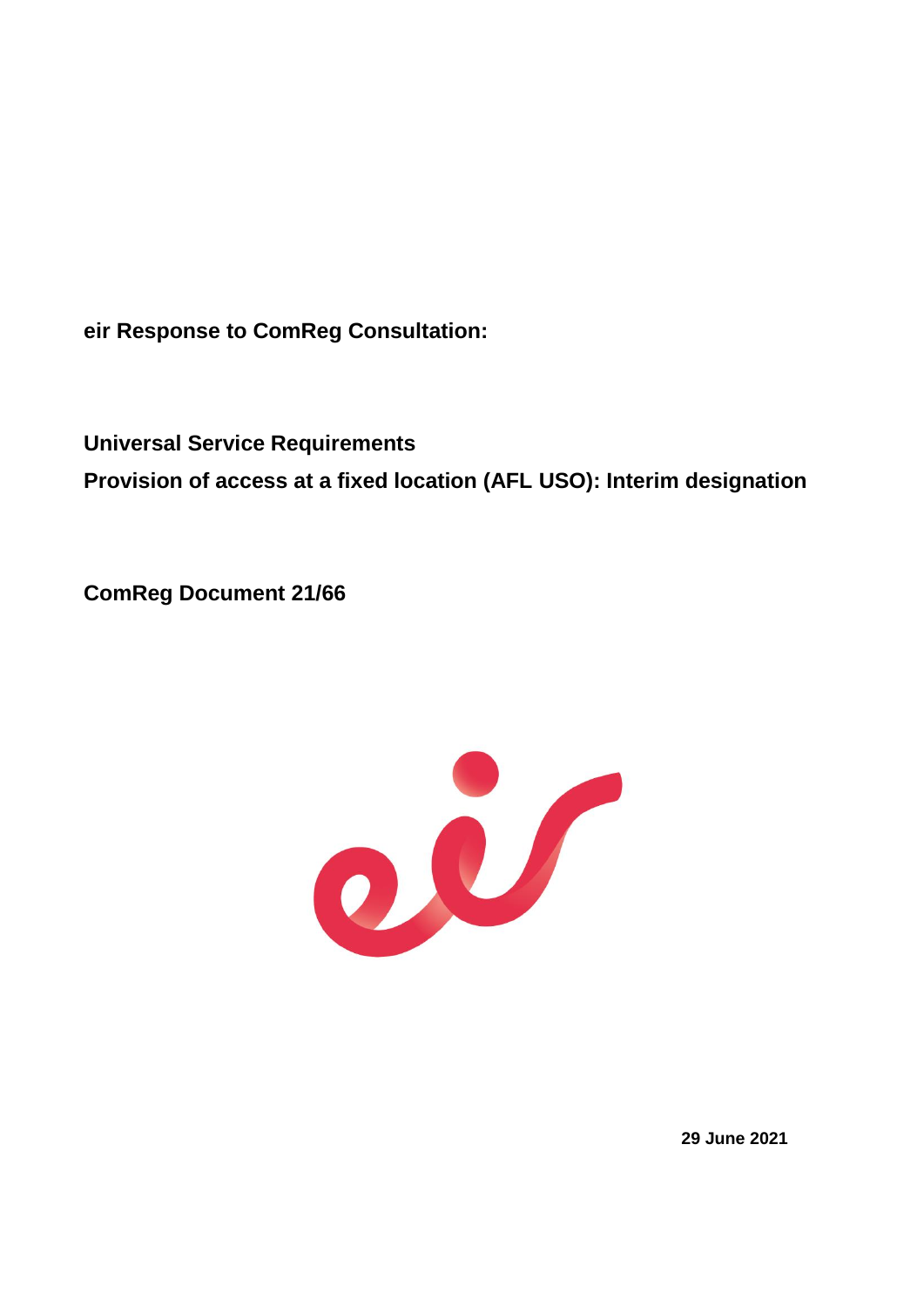

### **DOCUMENT CONTROL**

| Document name         | eir response to ComReg 21/66 |
|-----------------------|------------------------------|
| <b>Document Owner</b> | eır                          |
| <b>Status</b>         | Non-Confidential             |

The comments submitted in response to this consultation document are those of Eircom Limited and Meteor Mobile Communications Limited (trading as 'eir' and 'open eir'), collectively referred to as 'eir Group' or 'eir'.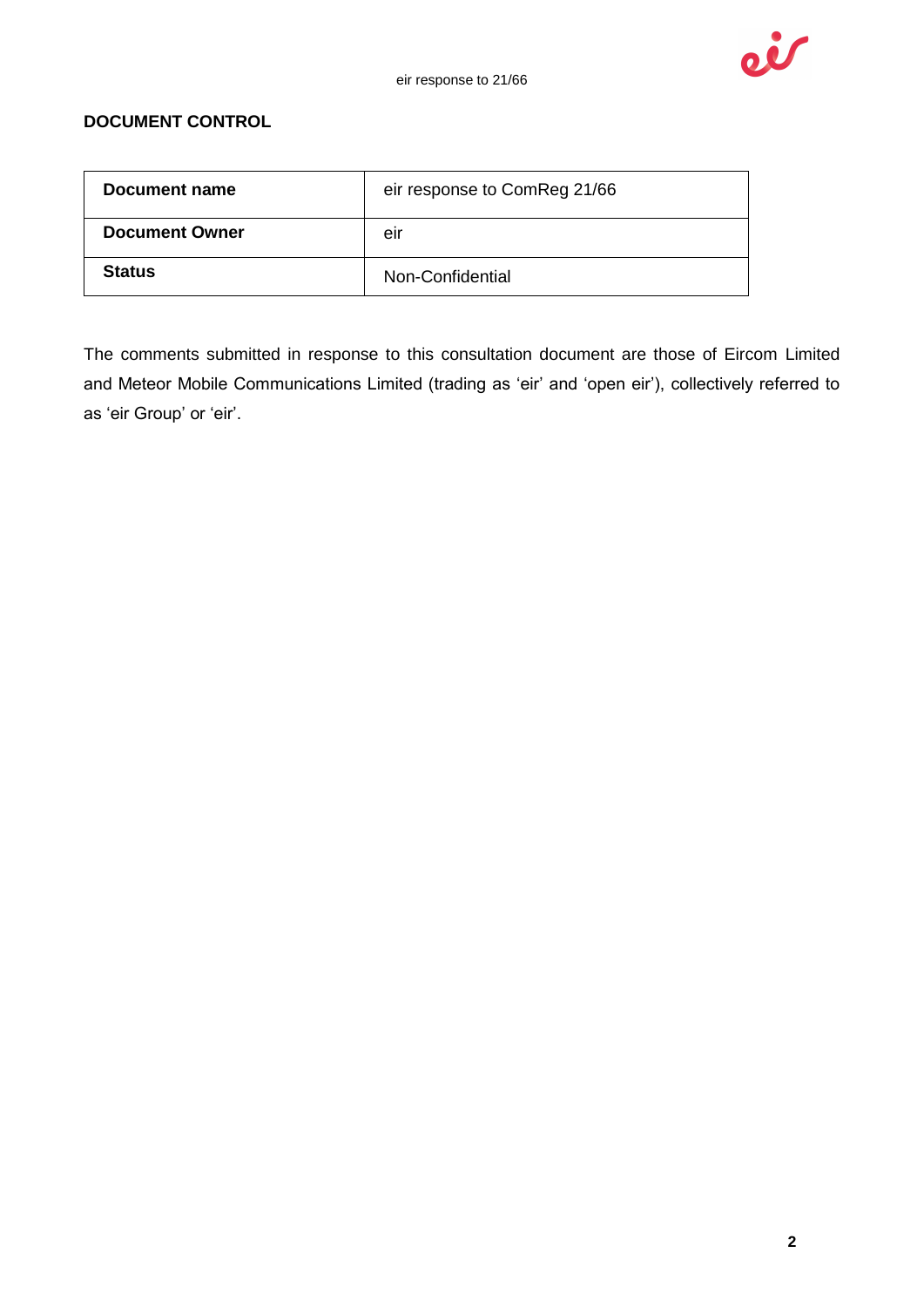

#### **Response to consultation**

**Q. 1. Do you agree with ComReg's preliminary view that it is appropriate to maintain the current AFL USO designation on eir (D05/16) by way of an interim designation for the period 1st July 2021 to 30th October 2021, or until the date that ComReg makes a final decision on the future need for a designation of a USP for AFL USO, whichever is the earlier?**

- 1. eir does not agree that it is appropriate to maintain the current AFL USO designation by way of an interim designation.
- 2. eir is surprised that ComReg has issued this consultation, ComReg 21/66, just two days before the submission deadline for the draft designation consultation, ComReg 21/51, and just five working days before the expiry of the current designation.
- 3. The deadline for this consultation is the day before the last day under the current designation on 30<sup>th</sup> June 2021. Given that ComReg intends for the interim designation to commence on 1<sup>st</sup> July 2021, this would suggest ComReg intends to make a Decision on 30<sup>th</sup> June 2021, the day after the deadline for submissions. The severely truncated consultation timetable calls into question whether ComReg has and will fully and properly consider and evaluate the inputs and submissions arising from the consultation process. It would seem that the outcome of this so-called consultation process must be a foregone conclusion.
- 4. The timing of the current consultation is extremely questionable, one week in advance of the expiry of the current designation. ComReg's purported justification for the interim designation is that "*ComReg is cognisant that it needs time to fully consider the responses to AFL USO extant Consultation*". However, this must already have been apparent to ComReg in advance of issuing its consultation (ComReg 21/51) and certainly not two days before the submissions to that consultation were due.
- 5. ComReg ought to know how to run a review and consultation process and be fully aware that the views of interested parties must be fully considered and evaluated. ComReg must also be aware that it can take ComReg many months to fully consider responses and reach a final decision on the merits. In the case of Market Reviews, which are of a similar order of magnitude to the level of market intervention of USO, it typically takes around a year for ComReg to complete its processes between consultation and final decision. It is also worth noting at this point that the  $30<sup>th</sup>$  June 2021 deadline is known by ComReg and therefore cogent planning, consultation and consideration by ComReg on this matter clearly has not been given any due consideration – contrary to ComReg's statutory functions.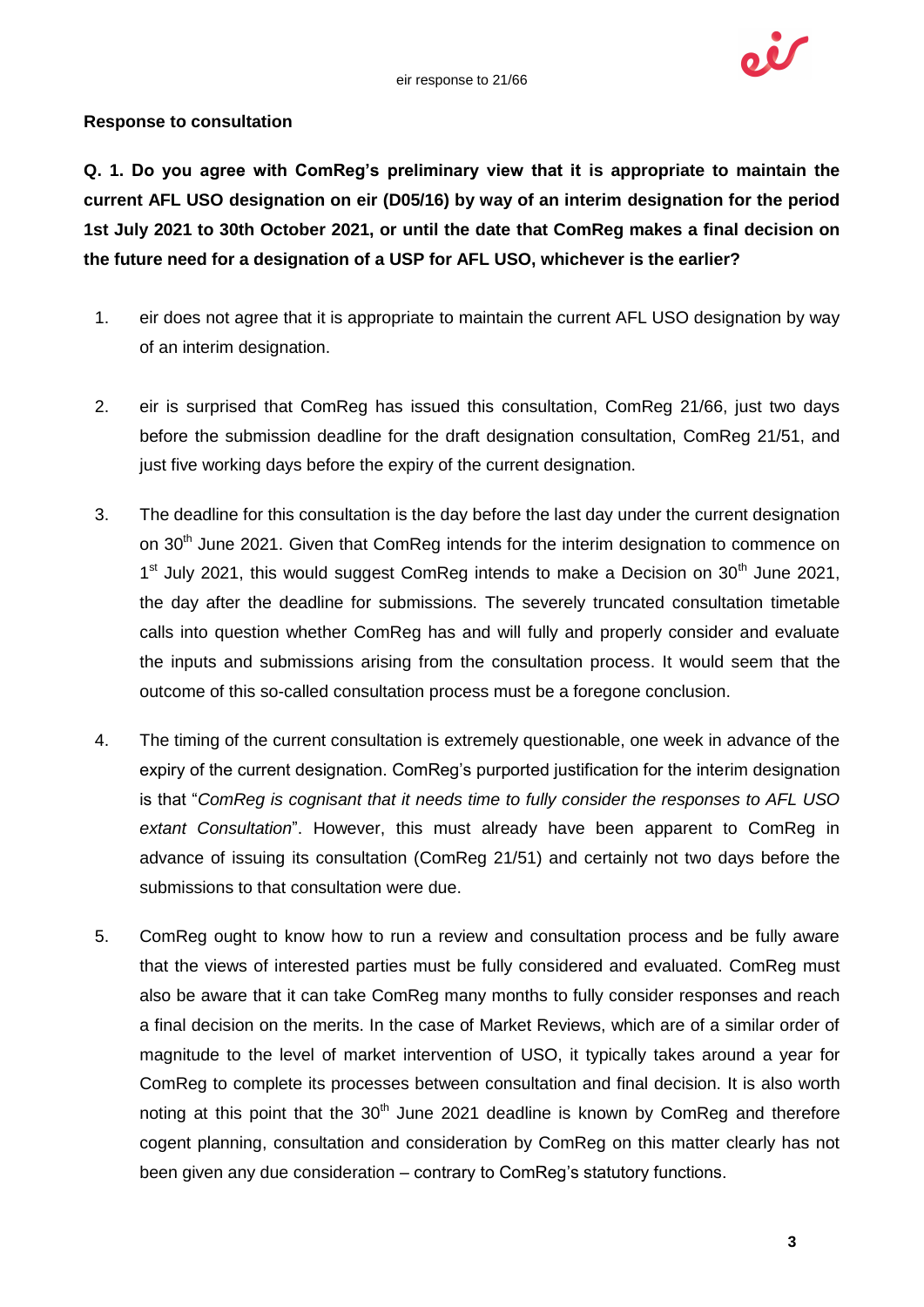

- 6. It is inconceivable that ComReg has planned this consultation with less than a day to fully consider responses. ComReg's AFL USO review process is entirely flawed and illegal.
- 7. As we note in eir's response to ComReg 21/51 ComReg has had ample time to plan a proper and timely review of the AFL USO. However ComReg's mismanagement of the process appears to be either a continued administrative oversight by ComReg and/or a cynical attempt is being made to circumvent fair regulatory process acting disproportionately against eir's interest. The current consultation reinforces this concern. eir does not accept that the timelines associated with consultation 21/51 are fair or appropriate but even so ComReg could have at least issued its interim designation proposal in parallel.
- 8. ComReg mentions four factors that ComReg claims have informed it proposal to impose an interim designation at paragraph 7.
- 9. The first factor mentioned is "*the forthcoming expiration of the current designation of eir as USP with AFL USO*". This is not a justification for an interim designation. The fact that ComReg by its own action or inaction is very late with its review is not a justification to impose regulatory obligations. The justification is of ComReg's own making and was entirely avoidable. It is extremely concerning that this is in ComReg's reasoning a justifying factor for its proposed decision. ComReg's negligence will carry with it an associated net cost of at least  $\epsilon$ 3 million<sup>1</sup> for the interim designation period.
- 10. The second factor mentioned by ComReg is "*ComReg's preliminary views in the AFL USO extant Consultation that AFL USO is still required*". The extant consultation, ComReg 21/55, is simply that, a consultation. It is not regulatory policy that is settled. The whole concept of a consultation process is for the regulator to conduct its business transparently, to fully consider the views of interested parties, to reach informed decisions. ComReg cannot at this point in time rely on draft conclusions that are subject to a lawful consultation process and draft conclusions in a separate consultation that relies on justification to impose the AFL USO designation for a further period that has not yet concluded. This is an invalid selfperpetuating circular justification which does not validate ComReg's proposed decision making.
- 11. eir refers to its response to ComReg 21/51 in terms of its views on ComReg's preliminary views on the AFL USO.

 $\overline{\phantom{a}}$ 1 Based on pro rata of annual net cost that eir has previously established was in the region of €10m for previous years.